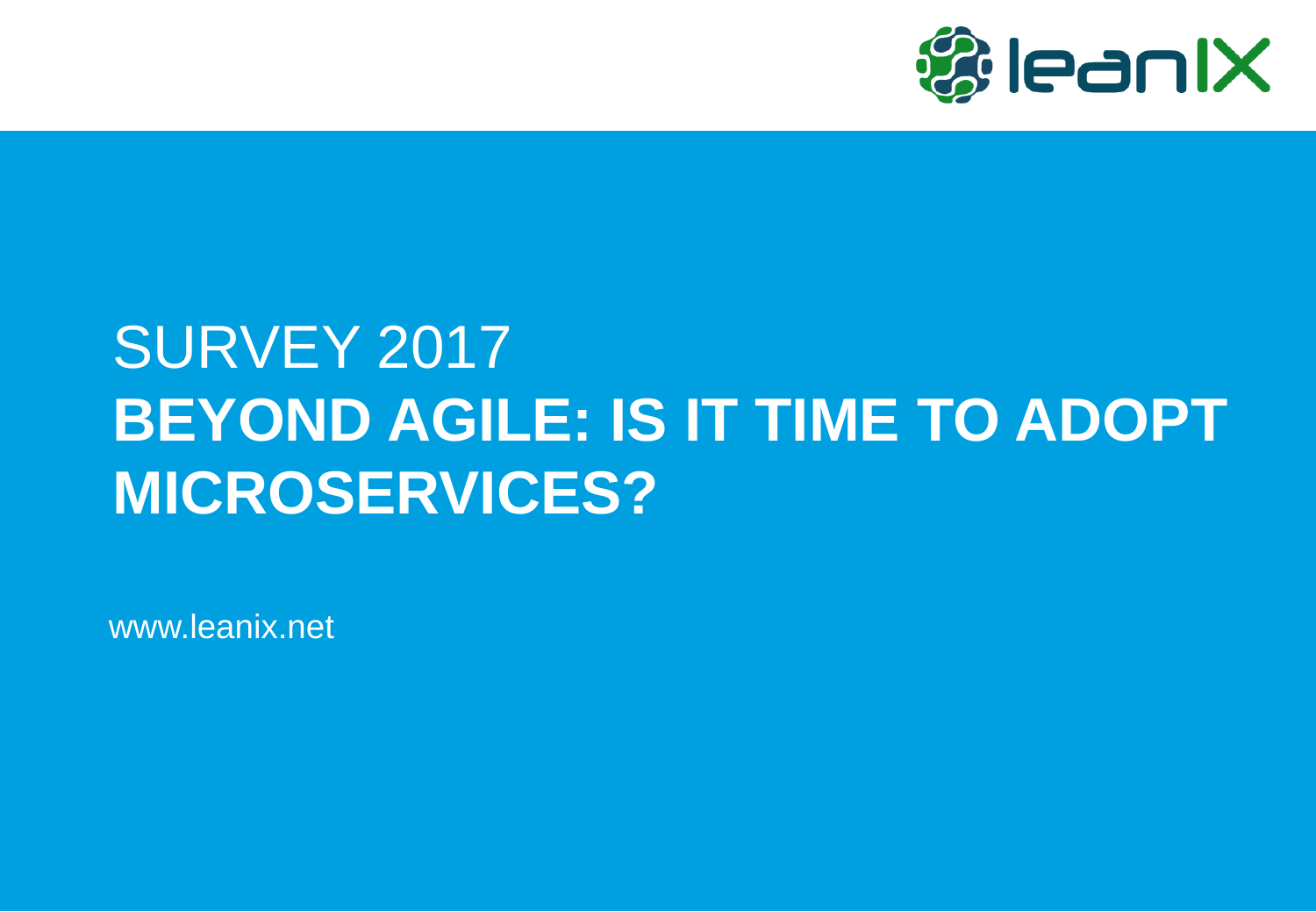#### Table of contents

I Sample Overview

II Study Results

- Summary
- Usage of microservices
- Deployment frequency
- Rate of adoption
- Hurdles for adapting microservices

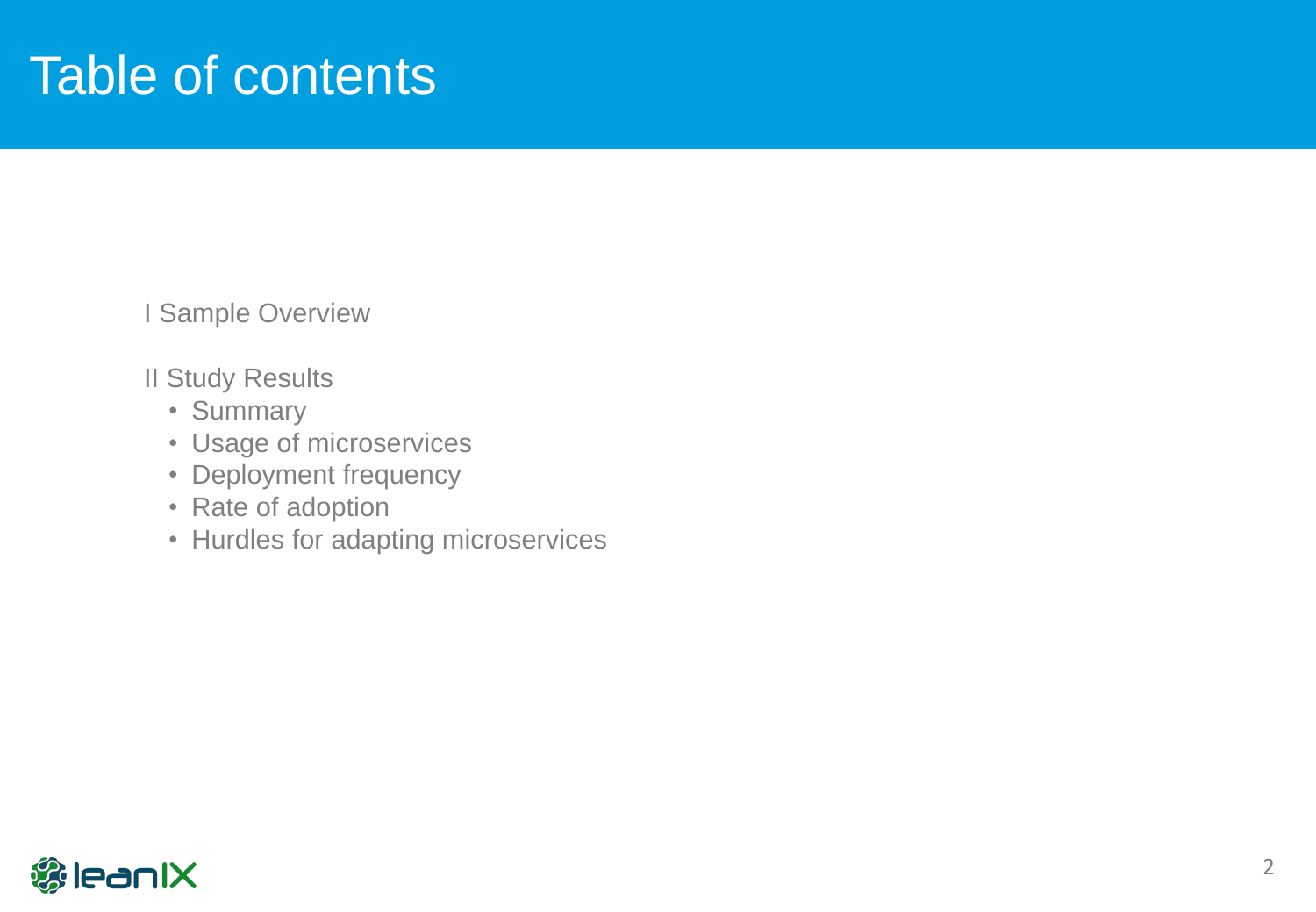## Summary of the study

- Companies who use microservices deploy new software releases 5x faster than those who don't use microservices.
- 71% of companies will intensify their usage of microservices in 2017.
- Companies already using microservices were so satisfied with the results that they plan to implement them even more in the next 6 months.
- Even companies who have adopted microservices still have the same hurdles as companies who have not adopted them. Legacy issues and missing information doesn't get easier.
- The main reason companies do not have the intention of adopting microservices is because of missing knowledge and lack of qualified people.

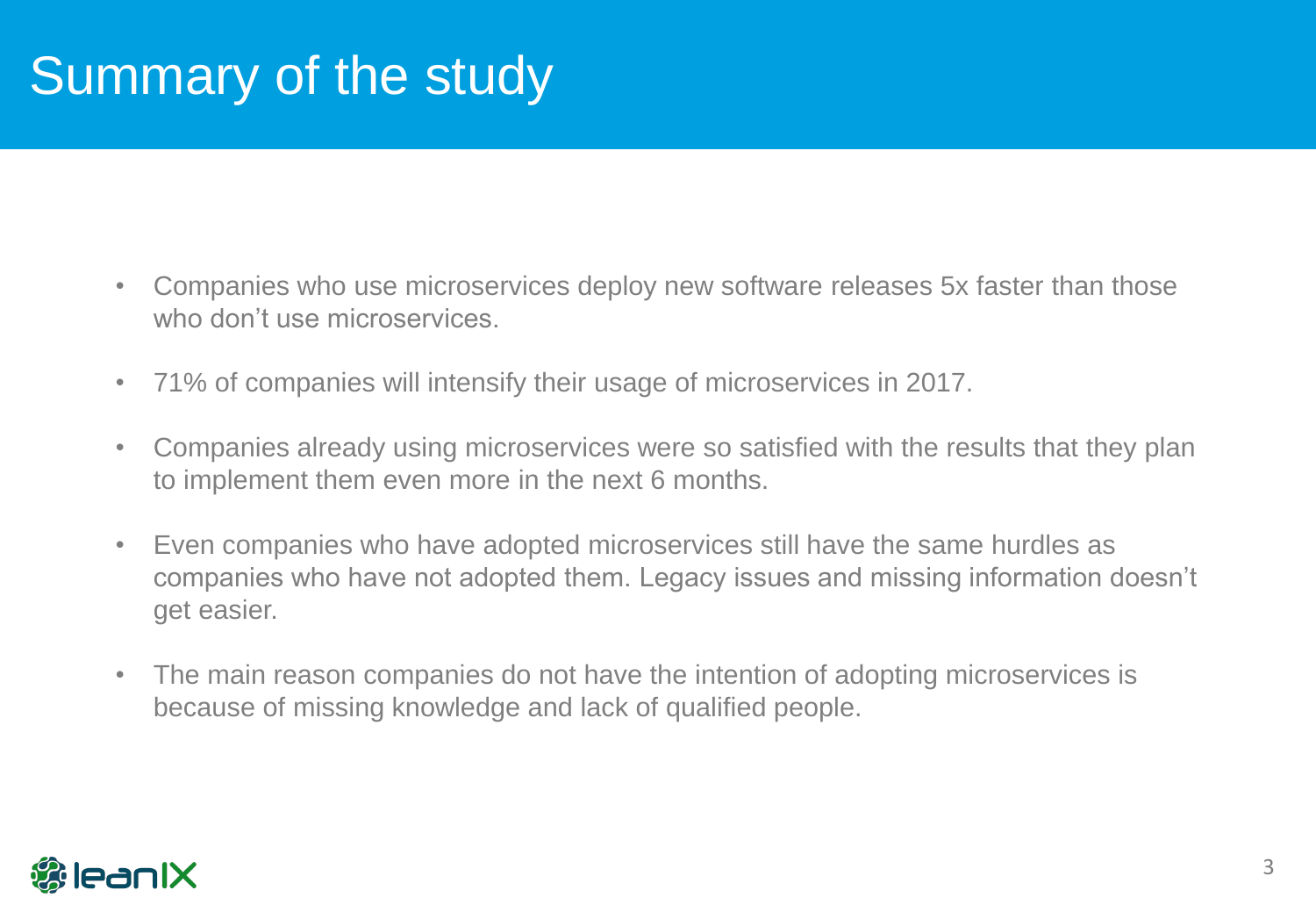## Overview of the sample

| <b>Target companies</b> | Multi-corporate enterprises and mid-sized businesses                                                  |
|-------------------------|-------------------------------------------------------------------------------------------------------|
| <b>Target group</b>     | CIOs, Heads of IT, Enterprise Architects and other Senior IT<br>professionals from America and Europe |
| <b>Method</b>           | Online questionnaire distributed via e-mail and Linkedin                                              |
| <b>Period</b>           | December 12 - 23, 2016                                                                                |
| <b>Sample size</b>      | 118                                                                                                   |

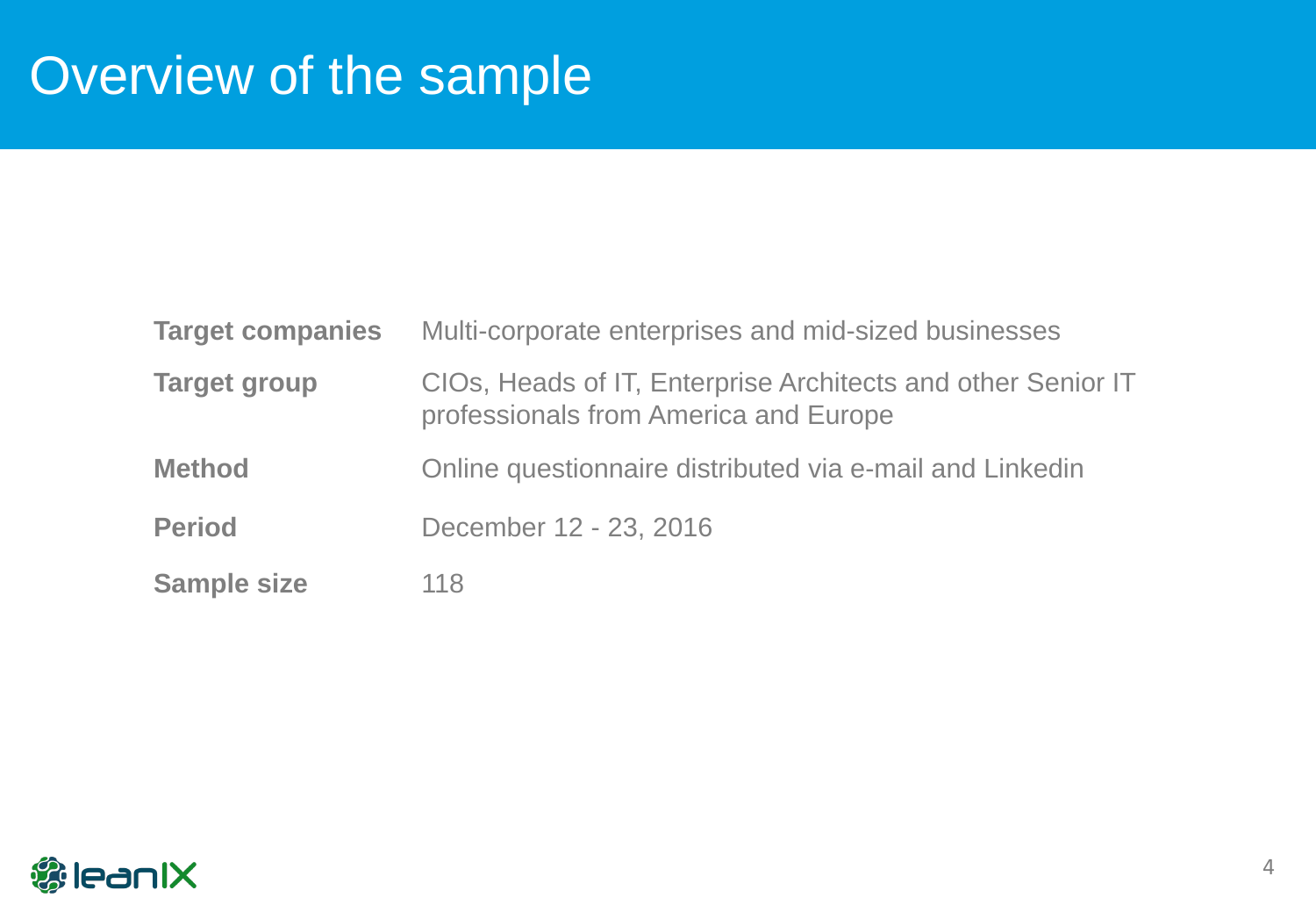#### 80% of surveyed companies bet on microservices



companies want to move to microservices, only 9% have really achieved it.

The method of choice is keeping old monoliths and only create new components as microservices.

Out of the 20% responding microservices are currently no option, the majority still intends to adopt them in the future.

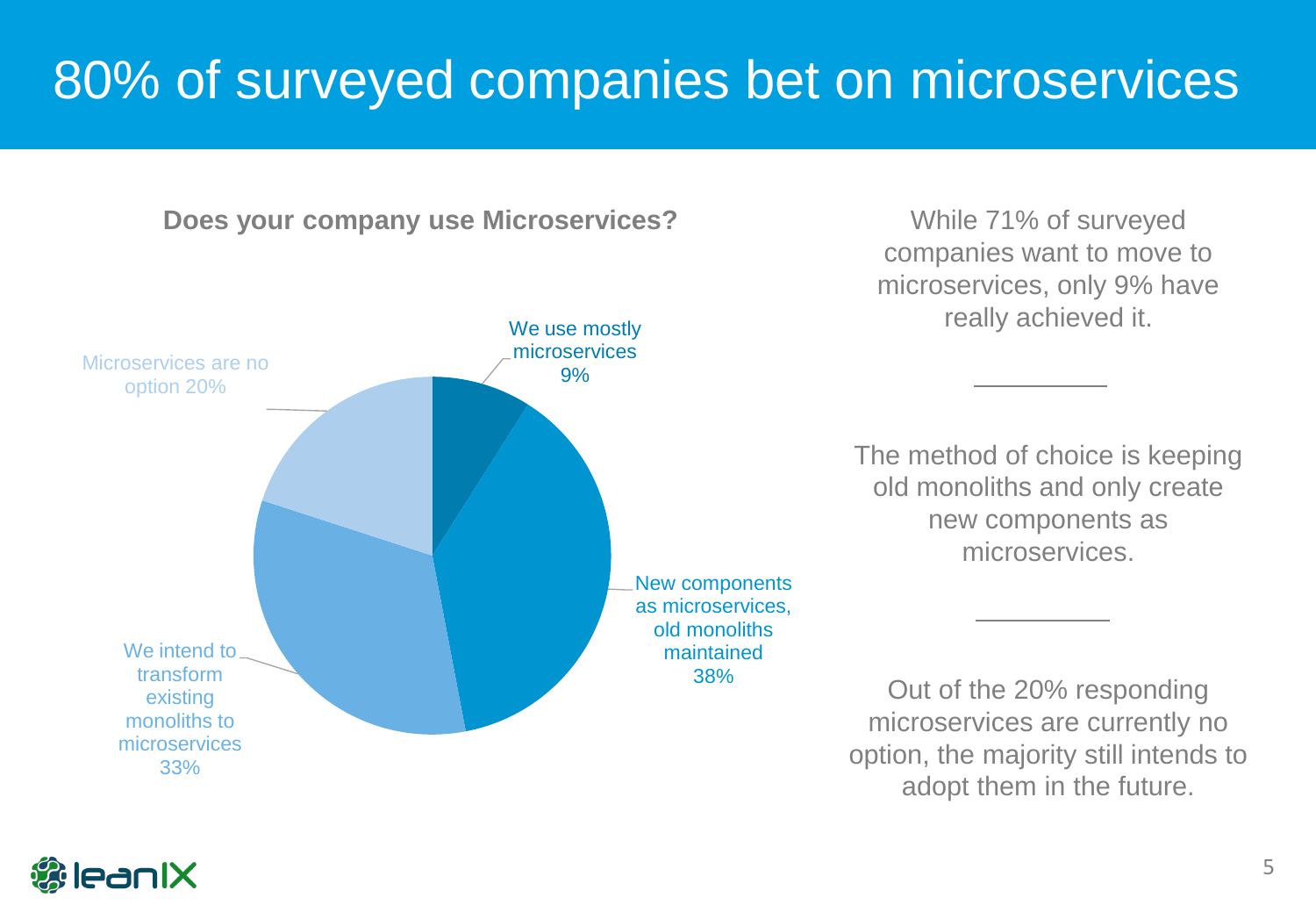



**month**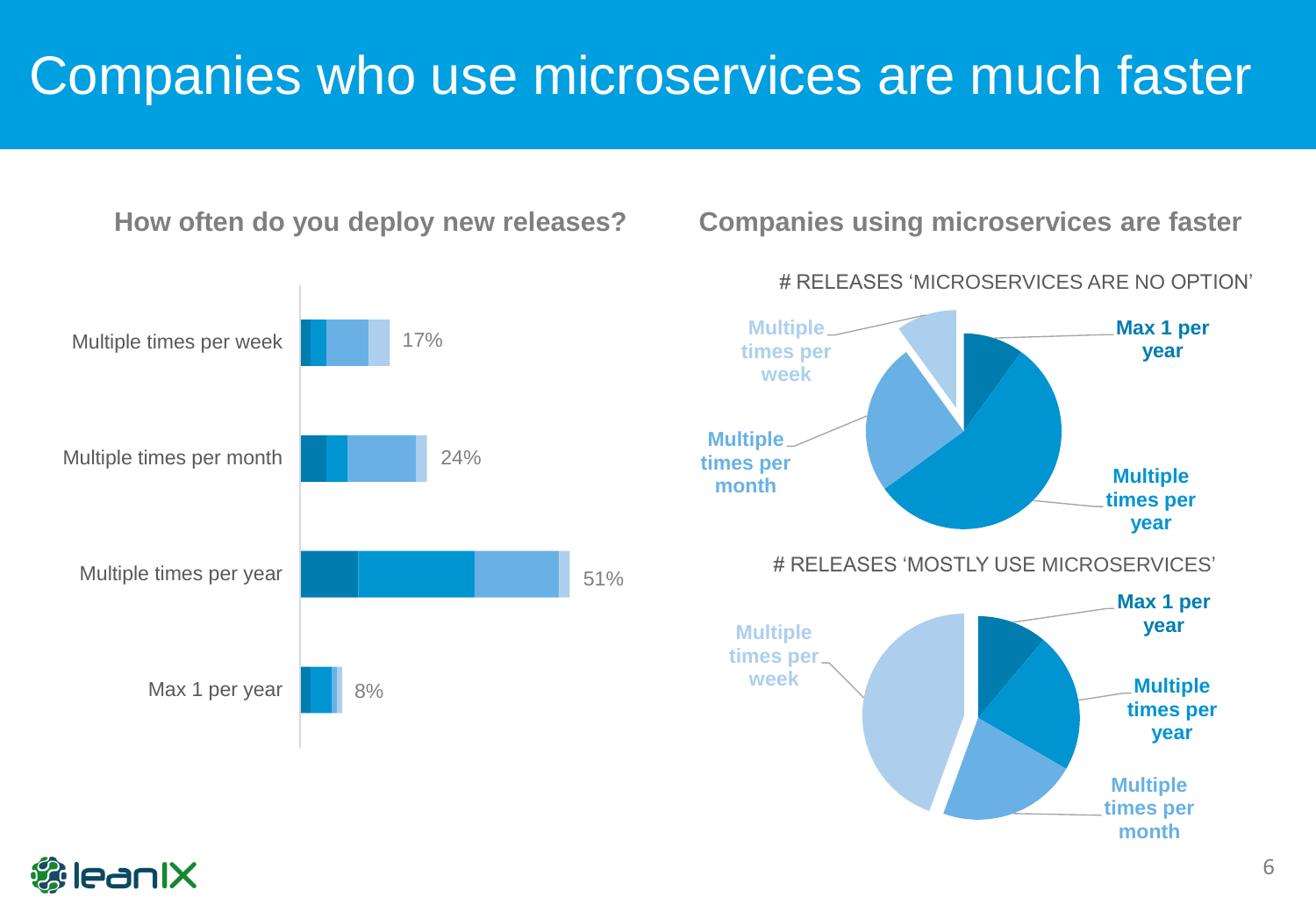#### We will see a spike in microservice usage in 2017

**Do you plan to intensify the usage of Microservices, if yes in what timeframe?**



**their usage in 2017**



**1/3 does not have planned to intensify their usage of microservices in 2017**

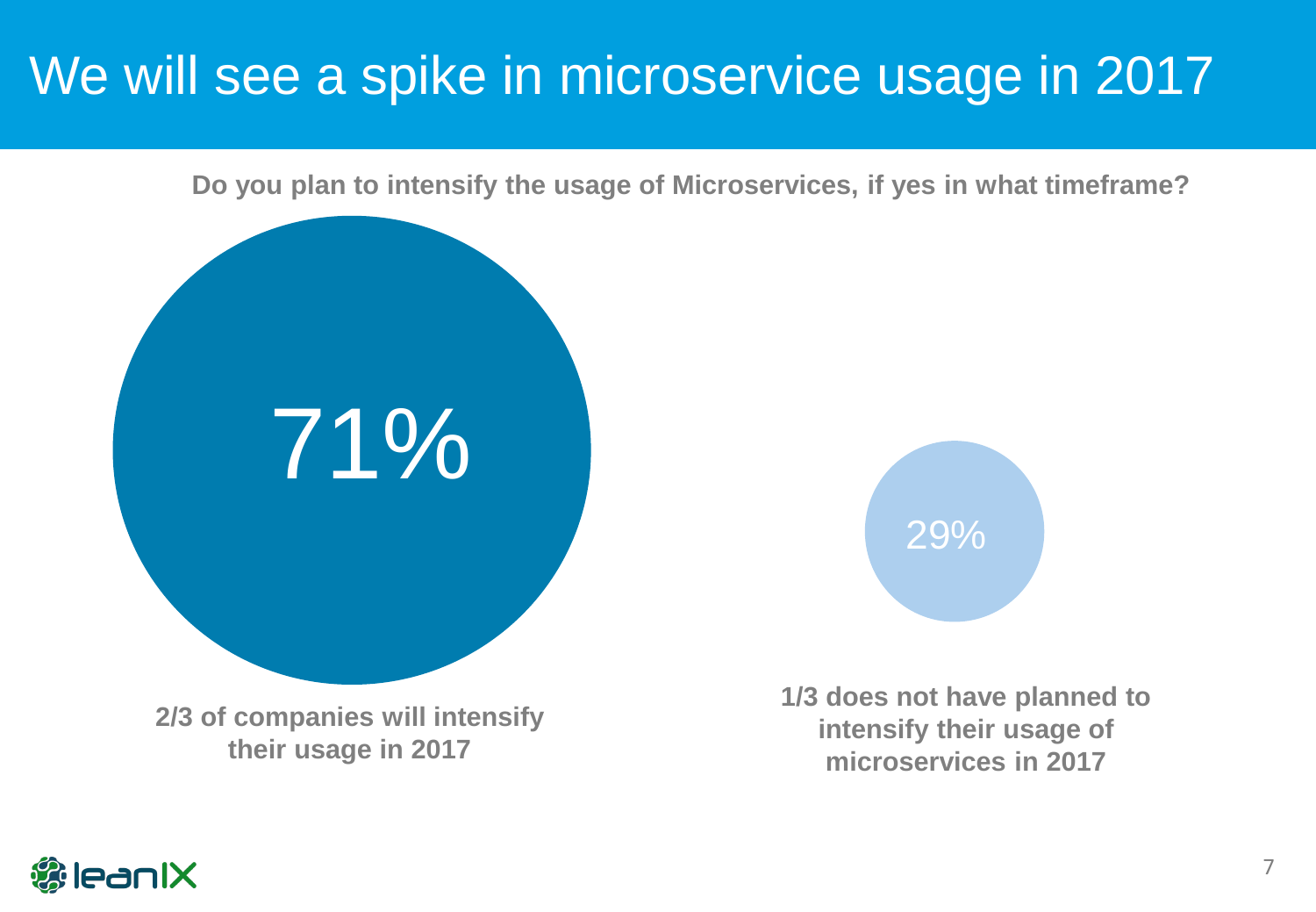## Legacy processes & lack of knowledge are the main hurdles that companies face

**What are the major hurdles for adopting Microservices?**



- Microservices are no option
- Intend to transform to microservices
- New components as microservices, old monoliths maintained

#### leanIX